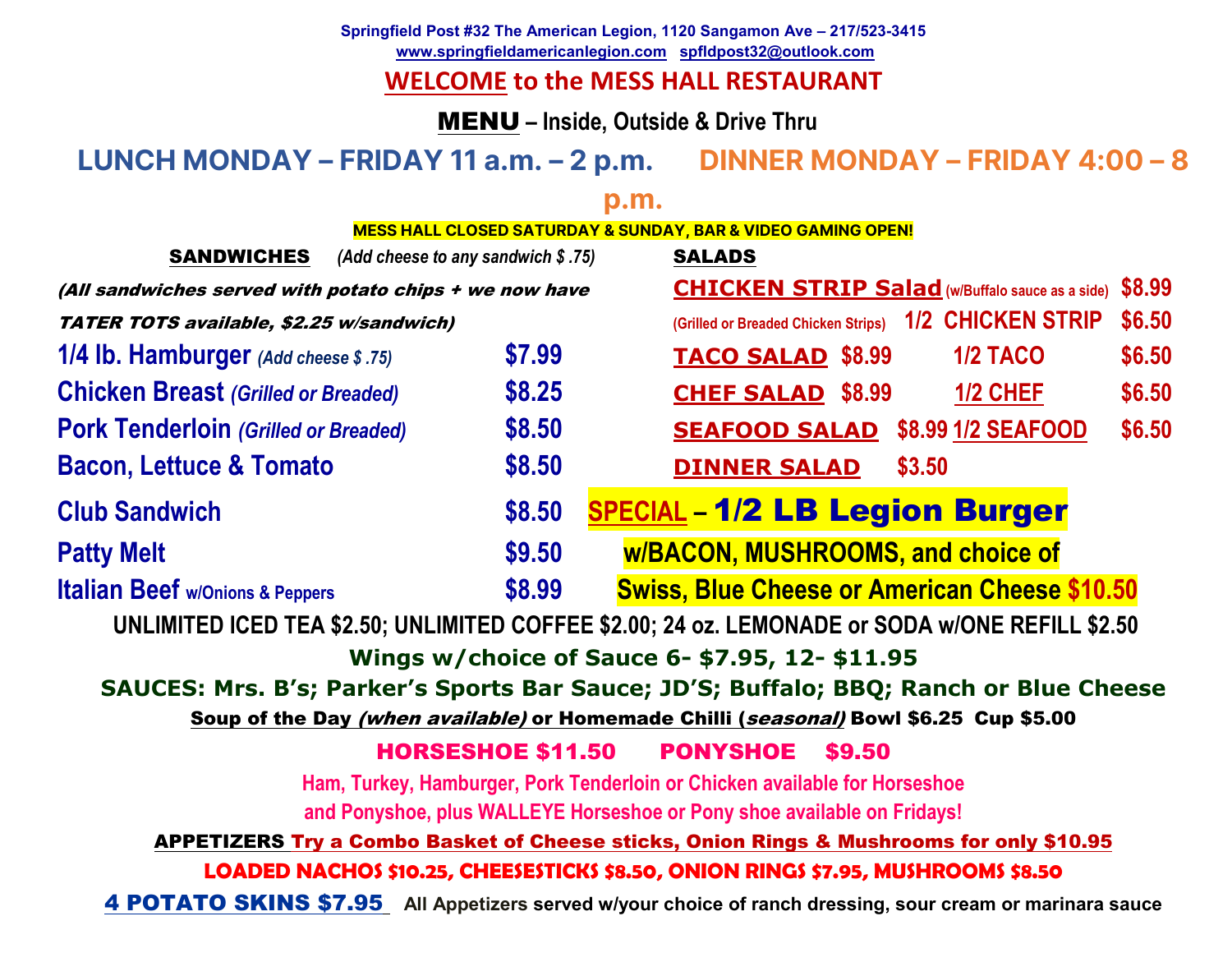**BASKET OF TATER TOTS, FREEDOM FRIES or AMERICAN FRIES \$3.50 or SINGLE ORDER W/MEAL \$2.25** 

**Add our delicious homemade horseshoe cheese sauce to your Freedom Fries or any item only \$2.50** 

### ADD OUR FAMOUS BUFFALO SAUCE TO ANY ITEM ONLY \$1.00

**MENU INDOORS/OUTDOORS AND DRIVE THRU 217/523-3415**

**Everyday SHRIMP DINNER** 8 breaded shrimp w/salad, choice of potato & roll \$13.50

### Served **MONDAY** + Full Menu-

 PORK CHOP (BBQ or however you want it!)**w/Mashed Potatoes & Gravy, Veg, Bread \$9.50** 

Served TUESDAY + Full Menu-

Served WEDNESDAY + Full Menu-

### Served THURSDAY + Full Menu

 *Vegetable & Roll. Slaw and Bread \$11.50.* 

### **LIVERS & GIZZARDS \$9.50**

# MEAT LOAF

**w/Mashed Potatoes & Gravy, Veg, Bread \$9.50** 

### ALL YOU CAN EAT SPAGHETTI

**w/Salad & Breadstick \$9.50** 

# <mark>THURSDAY</mark> + Full Menu Served <mark>FRIDAY</mark> + Full Menu<br>1/2 FRIED CHICKEN \$11.50 ALL YOU CAN EAT\* WALLEYE

**ALL YOU CAN EAT\* WALLEYE \$11.50** 

 **1/4 FRIED CHICKEN \$ 9.50** *Choice of Potato, Slaw & Bread \*Eat in Only at Dinner. Choice of Potato, TO GO (3 pieces) w/Choice of Potato,*

### *(All White Meat 1/2 \$13.75)* **WHOLE CATFISH (1 LB.) \$13.75**

 *Served w/Choice of Potato, Slaw & Bread* **Mix or by themselves WALLEYE Sandwich w/Freedom Fries,** 

**Rye Bread, Onion and Tartar \$9.50** 

### **DESSERT- CHEESECAKE w/CHOCOLATE or STRAWBERRY TOPPING \$3.95CHILDREN 10 & UNDER, LUNCH or DINNER \$5.95**

 **Grilled Cheese w/Freedom Fries & Applesauce or Chicken Strips w/Freedom Fries & Applesauce OUR BAR AND VIDEO GAMING ARE OPEN 7 DAYS A WEEK FOR YOUR ENJOYMENT. CHECK OUT OUR BAR HOURS & LOW DRINK PRICES. MESS HALL RESTAURANT CLOSED SATURDAY AND SUNDAY, BUT BAR & VIDEO GAMING OPEN!** 

**YOU ARE TRULY APPRECIATED!**